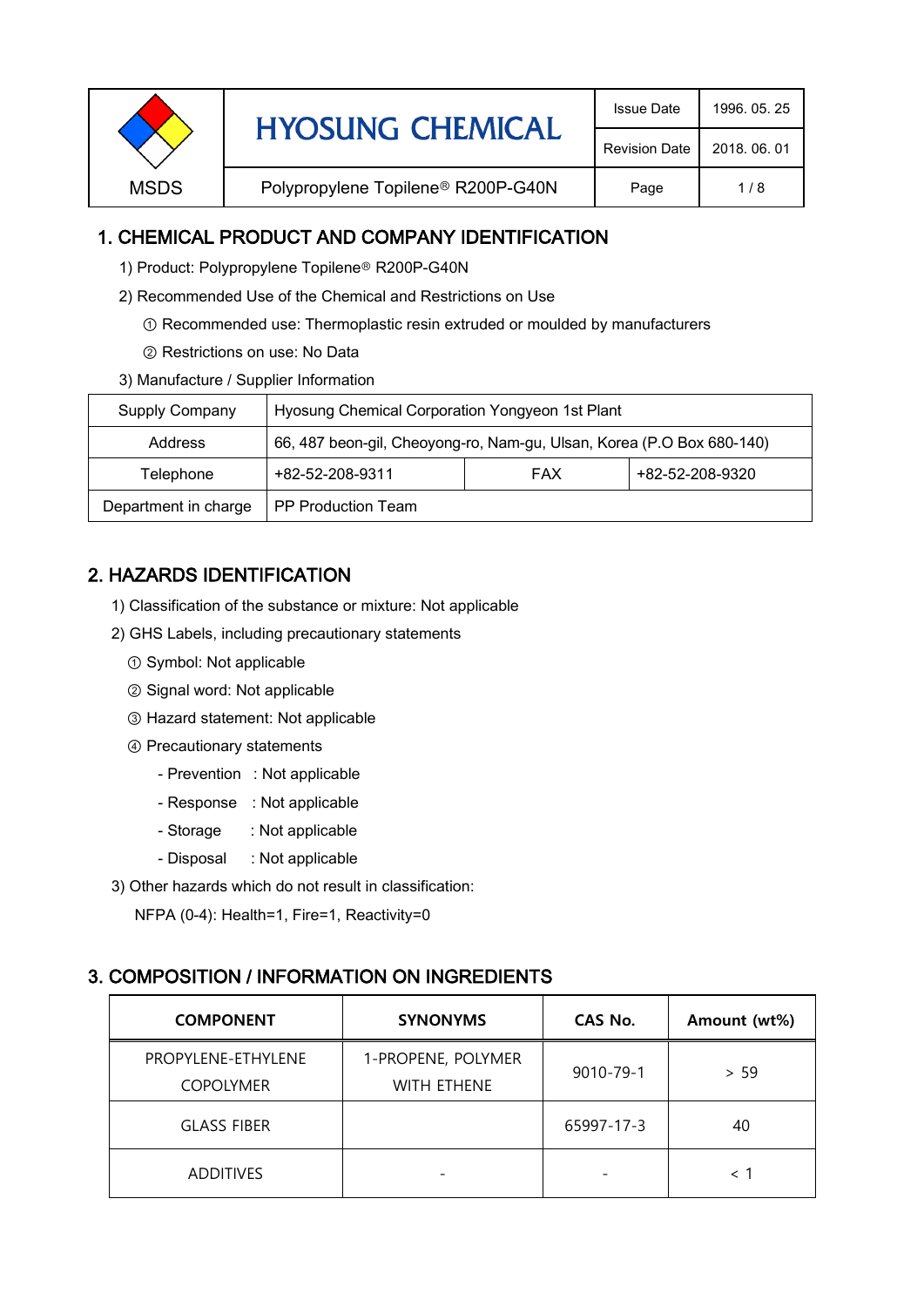|             | <b>HYOSUNG CHEMICAL</b>                        | <b>Issue Date</b>    | 1996, 05, 25 |
|-------------|------------------------------------------------|----------------------|--------------|
|             |                                                | <b>Revision Date</b> | 2018, 06, 01 |
| <b>MSDS</b> | Polypropylene Topilene <sup>®</sup> R200P-G40N | Page                 | 2/8          |

#### 4. FIRST AID PROCEDURES

- 1) Eye Contact
	- · In case of contact with substance, rinse your eyes immediately with running water for at least 20 minutes.
	- · Take medical action.
- 2) Skin Contact
	- · In case of contact with substance, rinse your skin immediately with running water for at least 20 minutes.
	- · Remove contaminated cloths including shoes immediately.
	- · Take medical action.
- 3) Inhalation
	- · Take medical action.
	- · Move into fresh air.
	- · If short of breathing, provide oxygen supply system.
- 4) Ingestion
	- · Do not put anything into the mouth of an unconscious person.
	- · Take medical action.
- 5) First-Aid Treatment and Information on Medical Doctors
	- · Let a medical provider know about the substance and take appropriate protection.

#### 5. FIRE FIGHTING MEASURES

- 1) Suitable (Unsuitable) Extinguishing Media
	- · Extinguishing media: Water, Carbon dioxide, Extinguishing powder, Firefighting foam
	- · Unsuitable Extinguishing media: No data
	- · Large fire: Firefighting, Water spray
- 2) Specific Hazards from Chemical Material
	- · Toxicant from combustion: Pyrolysis or combustion cause irritative gases or carbon dioxides.
- 3) Fire Fighting Procedures and Equipment
	- · If it can be done without risk, move container from fire area.
	- · If it will be leak, do not spray high-pressure water stream.
	- · Dike for later processing.
	- · Use extinguishing agents appropriate for surrounding fire.
	- · Avoid inhalation of materials and combustion products.
	- · Up the wind and avoid low area.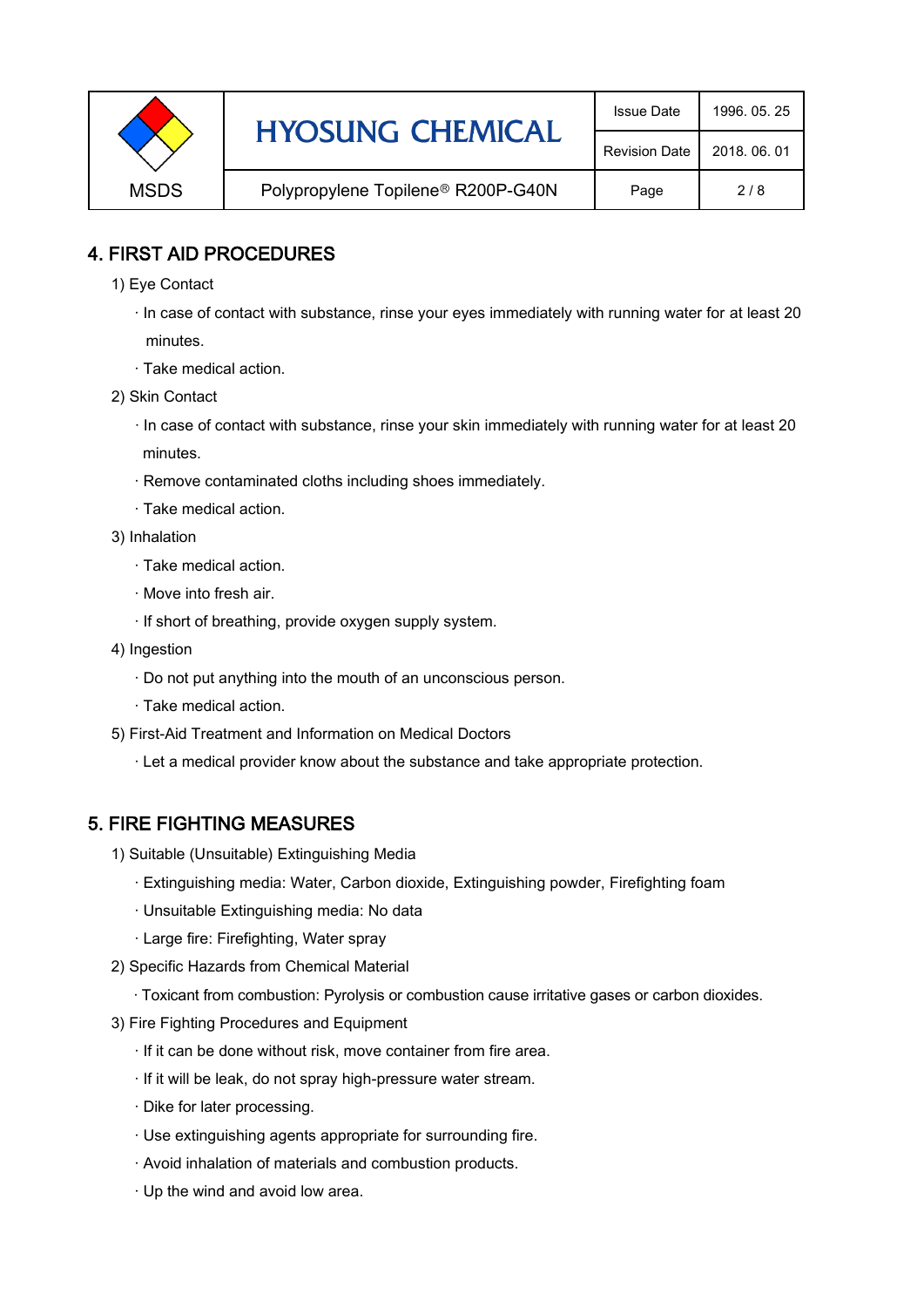| <b>HYOSUNG CHEMICAL</b> | <b>Issue Date</b>                              | 1996, 05, 25 |     |
|-------------------------|------------------------------------------------|--------------|-----|
|                         | <b>Revision Date</b>                           | 2018, 06, 01 |     |
| <b>MSDS</b>             | Polypropylene Topilene <sup>®</sup> R200P-G40N | Page         | 3/8 |

## 6. ACCIDENTAL RELEASE MEASURES

- 1) Personal Precautions, Protective Equipment and Emergency Procedures
	- · Remove all flammable sources.
	- · If it is not dangerous, stop leaking.
	- · Take caution of substances and conditions that should be avoided.
	- · Ventilate properly.
	- · Do not touch the effluents or walk around the area.
	- · Prevent producing dust.
- 2) Environmental Precautions
	- · Release to air: Not available
	- · Release to soil: Not available
	- · Release to water: Not available
- 3) Purification and Removal Methods
	- · Small leak: Put in proper containers for waste.
	- ,· Large leak: To minimize the spread, cover it with plastic sheets or water-proof cloths and keep it away from water.

#### 7. HANDLING AND STORAGE

- 1) Handling
	- · Avoid direct physical contact.
	- · Wash thoroughly after use.

· Take precautionary measures to prevent against explosion risks, as all types of polymers may develop dust during transporting or grinding of granules.

- 2) Storage
	- · Keep stored in airtight containers.
	- · Keep stores in a cool, dry place.
	- · Place in an appropriate space in compliance with local regulation.

#### 8. EXPOSURE CONTROLS AND PERSONAL PROTECTION

- 1) Exposure Limits and Biological Exposure Limits of Chemical
	- · KOSHA: No data
	- · AIHA: No data
	- · ACGIH: No data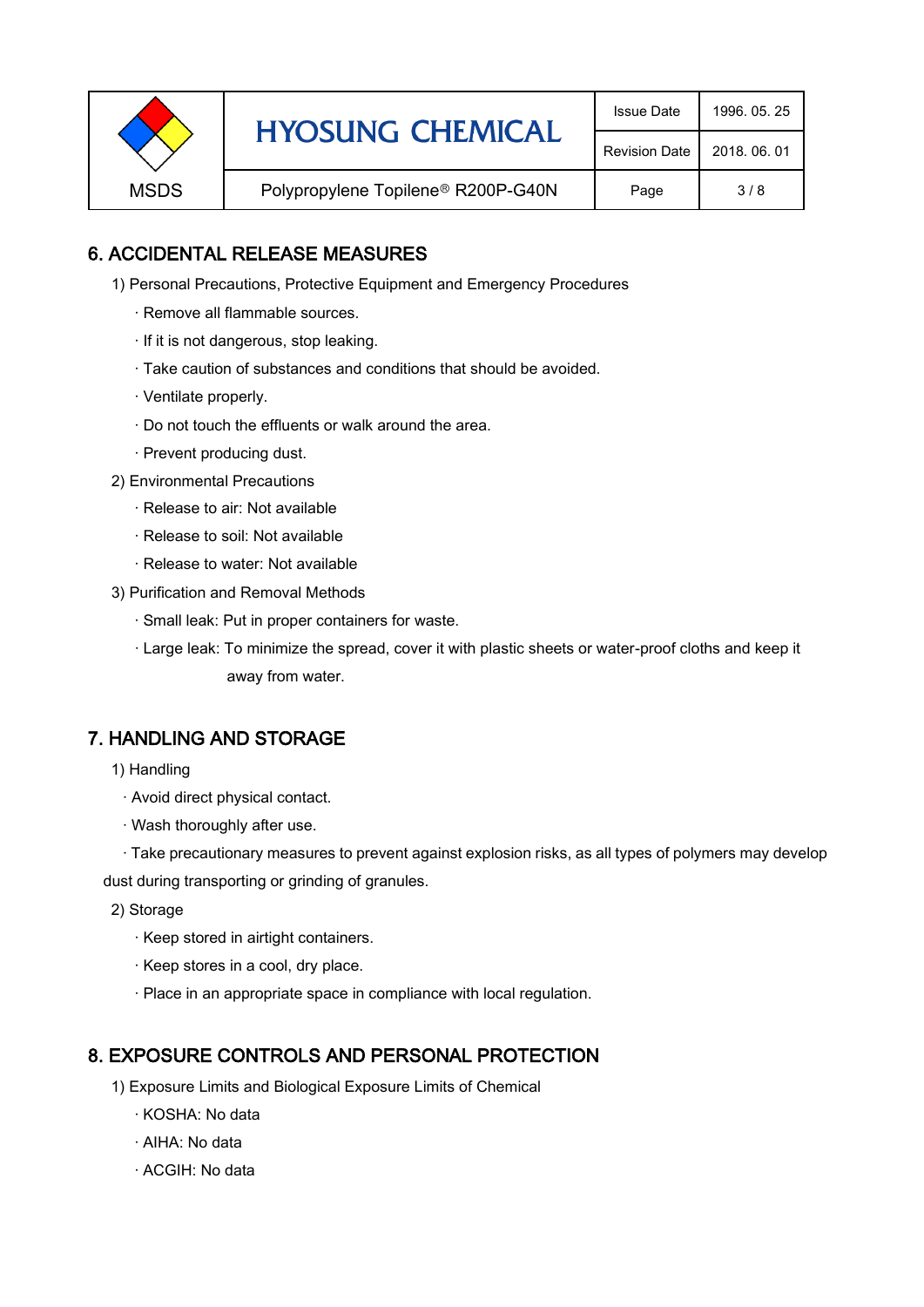| <b>HYOSUNG CHEMICAL</b>                           | <b>Issue Date</b> | 1996, 05, 25         |              |
|---------------------------------------------------|-------------------|----------------------|--------------|
|                                                   |                   | <b>Revision Date</b> | 2018, 06, 01 |
| <b>MSDS</b><br>Polypropylene Topilene® R200P-G40N |                   | Page                 | 4/8          |

- · OSHA: No data
- · Biological exposure limits: No data
- 2) Engineering Management
	- · Install local ventilation system.

· Ventilation equipment should be explosion-proof if explosive concentrations of dust, vapor of fume are present.

- 3) Personal Protective Equipment
	- ① Respiratory protection
		- · Use approved respirator if unable to control airborne dust, fumes, and vapor.
	- ② Eyes protection
		- · The wearing of chemical safety goggles or face shield is recommended.
		- · Install eyes washing facilities and quick drench shower near work areas.
	- ③ Hands protection
		- · The wearing of protective gloves is recommended to prevent exposure.
	- ④ Human body protection
		- · The wearing of protective clothing is recommended to prevent exposure.

## 9. PHYSICAL AND CHEMICAL PROPERTIES

- 1) Appearance: White pellet
- 2) Odor: Odorless
- 3) Odor Threshold: No data
- 4) pH: No data
- 5) Melting / Freezing Point: 130 ~ 170 ℃
- 6) Initial Boiling Point or Boiling Point Range: No data
- 7) Flash Point: No data
- 8) Evaporation Rate: No data
- 9) Flammability (Solid, Gas) : No data
- 10) Upper / Lower Flammability or Explosive Limits: No data
- 11) Vapor Pressure: No data
- 12) Solubility: Insoluble
- 13) Vapor Density: No data
- 14) Relative Density: 0.88~0.92 kg/L (at 20℃)
- 15) N-Octane / Water Partition Coefficient: No data
- 16) Auto Ignition Temperature: 400℃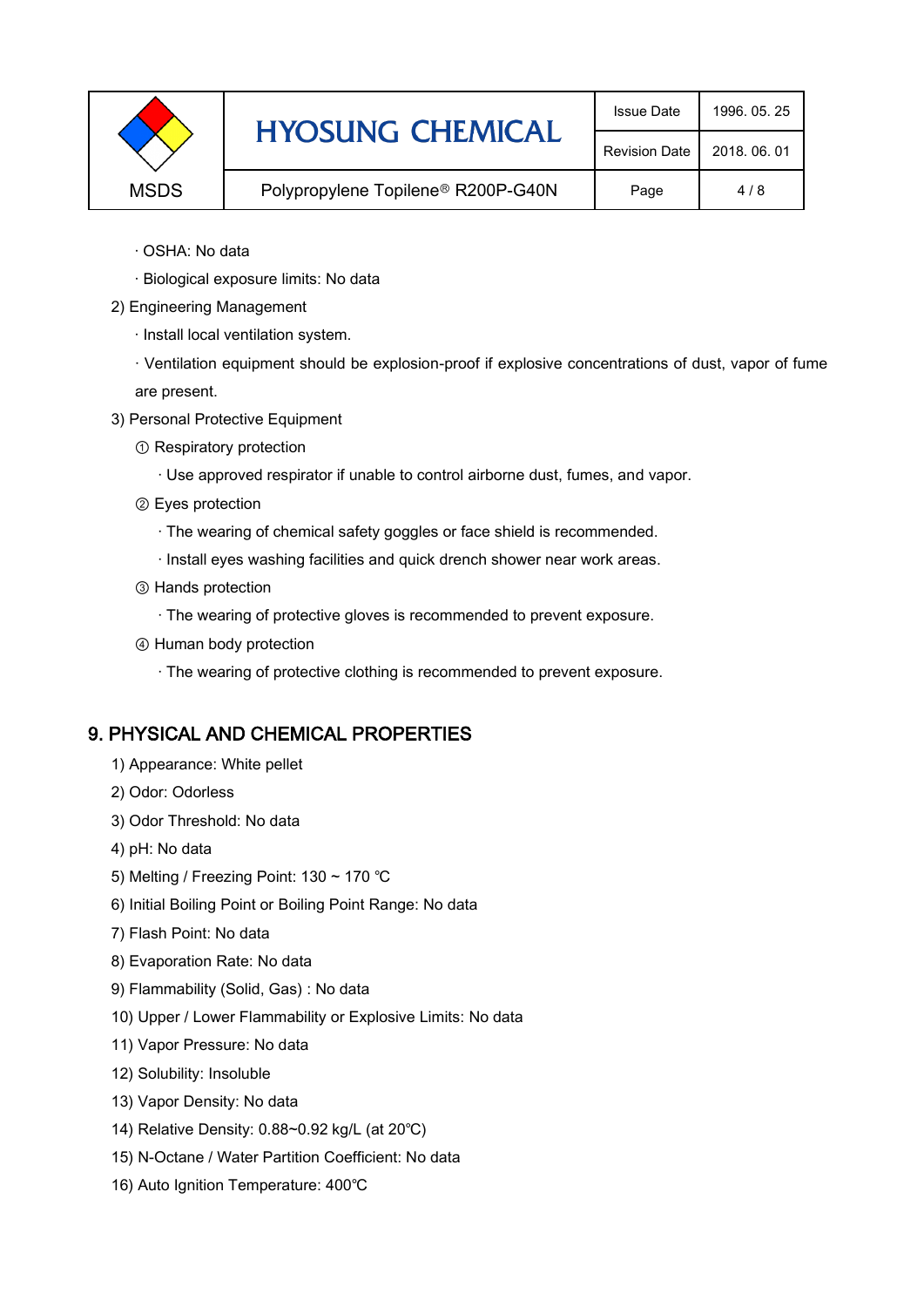| <b>HYOSUNG CHEMICAL</b><br><b>MSDS</b><br>Polypropylene Topilene <sup>®</sup> R200P-G40N |                      | <b>Issue Date</b> | 1996, 05, 25 |
|------------------------------------------------------------------------------------------|----------------------|-------------------|--------------|
|                                                                                          | <b>Revision Date</b> | 2018, 06, 01      |              |
|                                                                                          |                      | Page              | 5/8          |

- 17) Decomposition Temperature: No data
- 18) Viscosity: No data
- 19) Molecular Weight: >10,000

# 10. STABILITY AND REACTIVITY

- 1) Chemical Stability
	- · Stable under normal temperature and pressure.
- 2) Possibility of Hazardous Reaction
	- · Will not occur under normal temperature and pressure.
- 3) Condition to Avoid
	- · Avoid contact with water.
	- · Keep away from heat, sparks and flame.
	- · Avoid contact with strong oxidizing agents, strong alkaline and strong acid.
- 4) Incompatibility with Other Materials
	- · Strong oxidizing materials, Flammable substance.
- 5) Hazardous Decomposition Product

· At elevated temperatures the material will begin to decompose, producing fumes that can contain carbon monoxide, acrolein, aldehydes, and unidentified organic compounds.

#### 11. TOXICOLOGICAL INFORMATION

- 1) Information on the Likely Routes of Exposure
	- · Inhalation: No data
	- · Ingestion: No data
	- · Skin contact: No data
	- · Eye contact: No data
- 2) Delayed and Immediate Effects and Chronic Effects From Short or Long Term Exposure
	- Acute toxicity
		- · Oral: No data
		- · Skin: No data
		- · Inhalation: No data
	- Skin corrosion / irritation: No data
	- Serious eye damage / eye irritation: No data
	- Respiratory sensitization: No data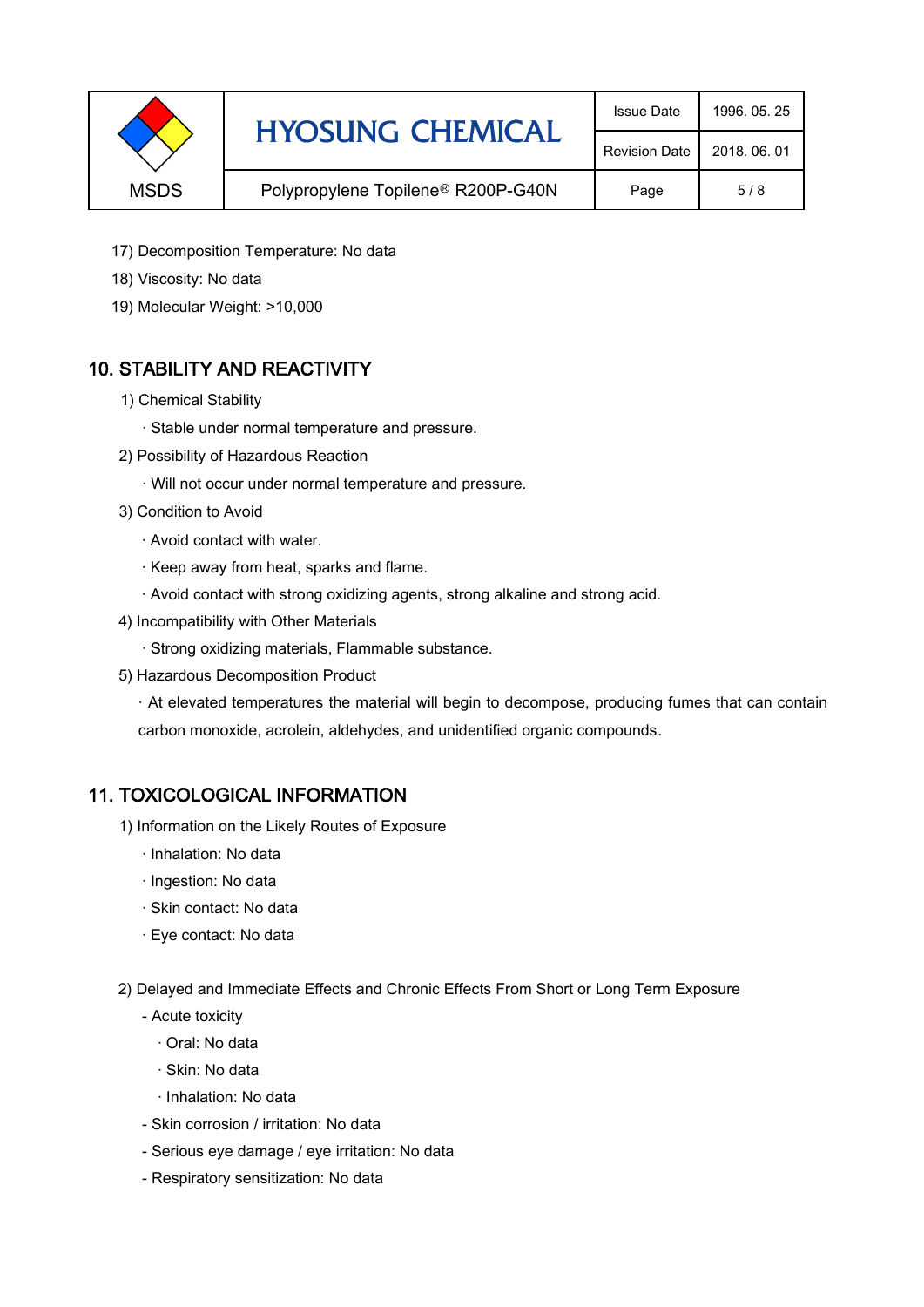|             | <b>HYOSUNG CHEMICAL</b>                        | <b>Issue Date</b>    | 1996, 05, 25 |
|-------------|------------------------------------------------|----------------------|--------------|
|             |                                                | <b>Revision Date</b> | 2018, 06, 01 |
| <b>MSDS</b> | Polypropylene Topilene <sup>®</sup> R200P-G40N | Page                 | 6/8          |

- Skin sensitization: No data
- Carcinogenicity
	- · Industrial Safety & Health Law: No data
	- · IARC: No data
	- · OSHA: No data
	- · ACGIH: No data
	- · NTP: No data
	- · EU CLP: No data
- Gem cell mutagenicity: No data
- Reproductive toxicity: No data
- Specific target organ systemic toxicity (Single exposure)
- Specific target organ systemic toxicity (Repeated exposure)
- Aspiration hazard: No data

#### 12. ECOLOGICAL INFORMATION

- 1) Ecotoxicity: No data
- 2) Persistence and Degradability: No data
- 3) Bioaccumulative Potential: No data
- 4) Mobility in Soil: No data
- 5) Other Adverse Effects: No data

## 13. DISPOSAL CONSIDERATIONS

- 1) Disposal Method
	- · Dispose in accordance with all applicable environmental regulations.
	- · Empty containers should be recycled or disposed of through an approved waste management facility.
- 2) Disposal Considerations
	- · For proper disposal of used material, an assessment must be completed to determine the proper and permissible waste management options under applicable rules, regulations and laws.

## 14. TRANSPORT INFORMATION

- 1) UN Number: Not regulated as a hazardous material
- 2) UN Proper Shipping Name: Not applicable
- 3) Hazard Class: Not applicable
- 4) Packing Group: Not applicable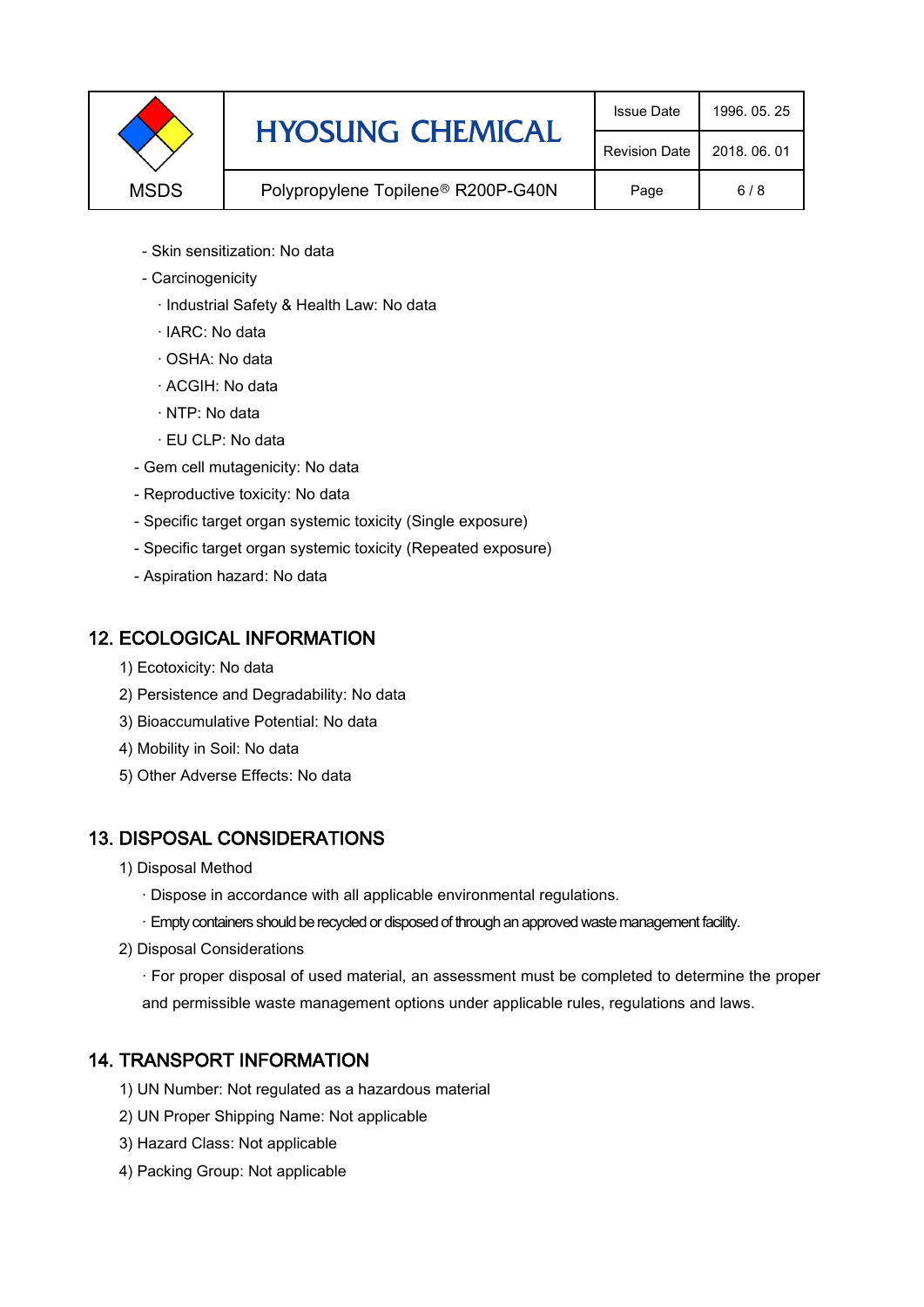|             | <b>HYOSUNG CHEMICAL</b>                        | <b>Issue Date</b>    | 1996, 05, 25 |
|-------------|------------------------------------------------|----------------------|--------------|
|             |                                                | <b>Revision Date</b> | 2018, 06, 01 |
| <b>MSDS</b> | Polypropylene Topilene <sup>®</sup> R200P-G40N | Page                 | 7/8          |
|             |                                                |                      |              |

- 5) Marine Pollutant: Not applicable
- 6) DOT Number: Not regulated as a hazardous material
- 7) IATA Number: Not regulated as a hazardous material
- 8) IMDG Code: Not regulated as a hazardous material
- 9) Further information: Not a hazardous material under DOT, IATA and IMDG
- 10) Special Precautions for User
	- · Emergency management type of fire: Not applicable
	- · Emergency management type of leak: Not applicable

## 15. REGULATORY INFORMATION

- 1) Industrial Safety and Health Law (KOREA): Not applicable
- 2) Toxic Chemical Substance Subject to Management Act (KOREA): Not applicable
- 3) Hazardous Material Safety Act (KOREA): Not applicable
- 4) Other Local or International Regulation
	- Persistent Organic Pollutant Management Law (KOREA): Not applicable
	- EU Classification
		- · Classification: Not applicable
		- · Risk Phrases: Not applicable
		- · Safety Phrases: Not applicable
	- US Regulations
		- · OSHA: Not applicable
		- · CERCLA: Not applicable
		- · EPCRA 302: Not applicable
		- · EPCRA 304: Not applicable
		- · EPCRA 301: Not applicable
	- Rotterdam Convention material: Not applicable
	- Stockholm Convention material: Not applicable
	- Montreal Protocol on Substance: Not applicable

## 16. OTHER INFORMATION

- 1) Reference
	- · KOSHA: Material Safety Data Sheet